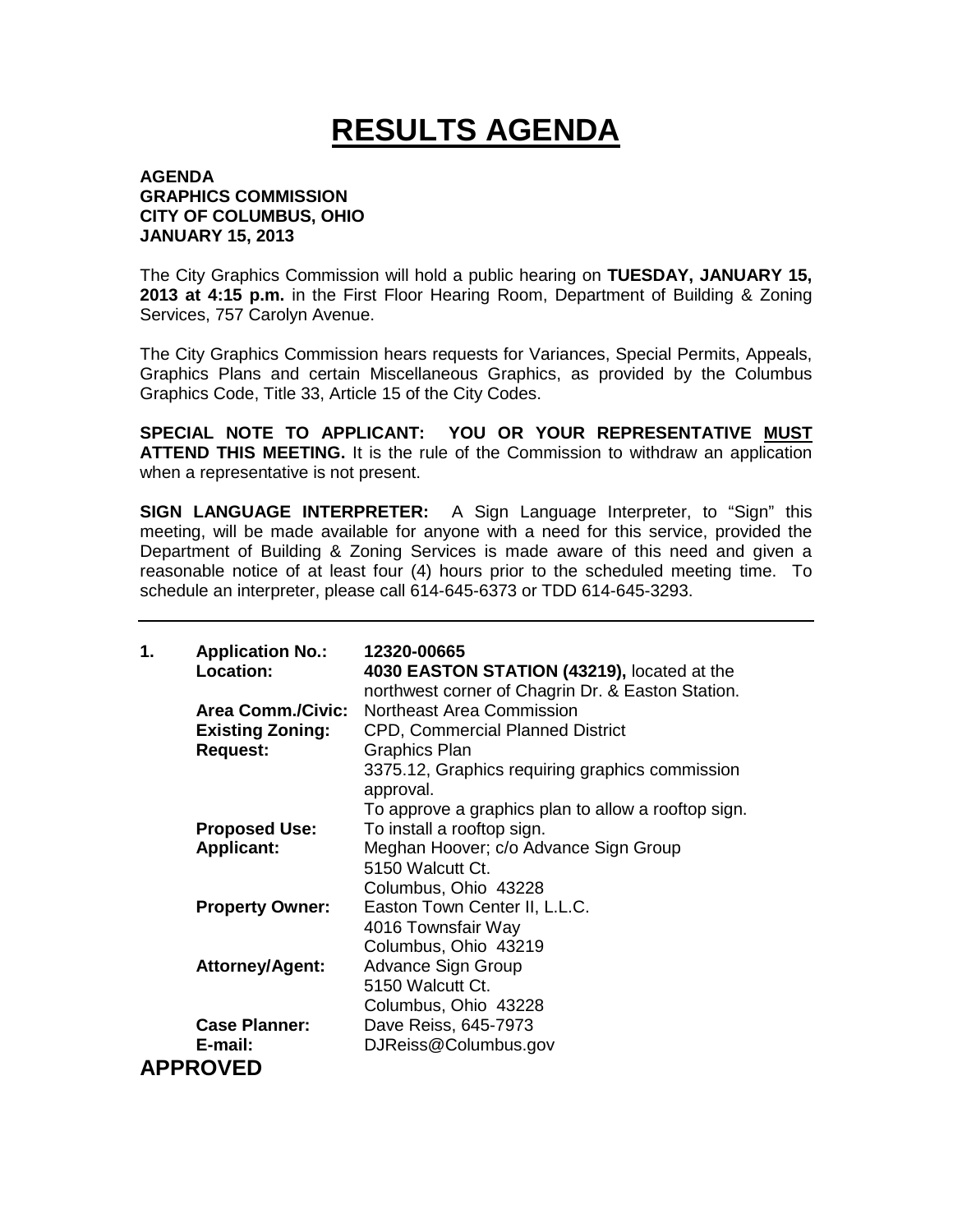| 2. | <b>Application No.:</b>  | 12320-00670                                                  |
|----|--------------------------|--------------------------------------------------------------|
|    | <b>Location:</b>         | 5855 CENTRAL COLLEGE ROAD (43081), on the south              |
|    |                          | side of Central College Rd., approximately 1,100 ft. west of |
|    |                          | New Albany Rd., W.                                           |
|    | <b>Area Comm./Civic:</b> | Rocky Fork-Blacklick Accord Panel                            |
|    | <b>Existing Zoning:</b>  | L-AR-O, Limited Apartment Residential Office                 |
|    | <b>Request:</b>          | <b>Special Permit</b>                                        |
|    |                          | 3378.01, General provisions.                                 |
|    |                          | To approve a special permit for an off-premises sign.        |
|    | <b>Proposed Use:</b>     | To construct an off-premises ground sign on a site           |
|    |                          | developed with an apartment complex.                         |
|    | <b>Applicant:</b>        | Kaufman Development                                          |
|    |                          | 30 Warren St.                                                |
|    |                          | Columbus, Ohio 43215                                         |
|    | <b>Property Owner:</b>   | New Albany Apartments, L.L.C.                                |
|    |                          | 30 Warren St.                                                |
|    |                          | Columbus, Ohio 43215                                         |
|    | <b>Attorney/Agent:</b>   | Michael T. Shannon; c/o Crabbe, Brown & James                |
|    |                          | 500 S. Front St., Suite 1200                                 |
|    |                          | Columbus, Ohio 43215                                         |
|    | <b>Case Planner:</b>     | Dave Reiss, 645-7973                                         |
|    | E-mail:                  | DJReiss@Columbus.gov                                         |
|    | <b>ADDROVED</b>          |                                                              |

## **APPROVED**

| 3. | <b>Application No.:</b>                    | 12320-690                                               |
|----|--------------------------------------------|---------------------------------------------------------|
|    | Location:                                  | 900 ST. CLAIR AVE. (43201), located at the southeast    |
|    |                                            | corner of St. Clair Ave. and Gibbard Street             |
|    | <b>Area Comm./Civic:</b>                   | Milo Grogan Civic Association                           |
|    | <b>Existing Zoning:</b><br><b>Request:</b> | R-4, Residential District                               |
|    |                                            | Variances(s) to Section(s):                             |
|    |                                            | 3376.09(A)(1), Permanent signs for other uses in        |
|    |                                            | residential districts.                                  |
|    |                                            | To allow an LED message board and to increase           |
|    |                                            | the area dveoted to the message board from 50%          |
|    |                                            | to 64%.                                                 |
|    |                                            | 3376.09(A)(4), Permanent signs for other uses in        |
|    |                                            | residential districts.                                  |
|    |                                            | To increase the graphic area from 32 sq.ft. to 44       |
|    |                                            | sq.ft. and to increase the height from 8' to 15'6".     |
|    | Proposal:                                  | To allow an LED message center for a church in the R-4, |
|    |                                            | <b>Residential District.</b>                            |
|    | Applicant(s):                              | Deacon Don Guilford, Higher Ground AAA.                 |
|    |                                            | 870 St. Clair Avenue                                    |
|    |                                            | Columbus, Ohio 43201                                    |
|    | <b>Property Owner(s):</b>                  | Applicant                                               |
|    | <b>Attorney/Agent:</b>                     | None                                                    |
|    | <b>Case Planner:</b>                       | Jamie Freise, 645-6350                                  |
|    | E-mail:                                    | JFFreise@Columbus.gov                                   |
|    | <b>APPROVED</b>                            |                                                         |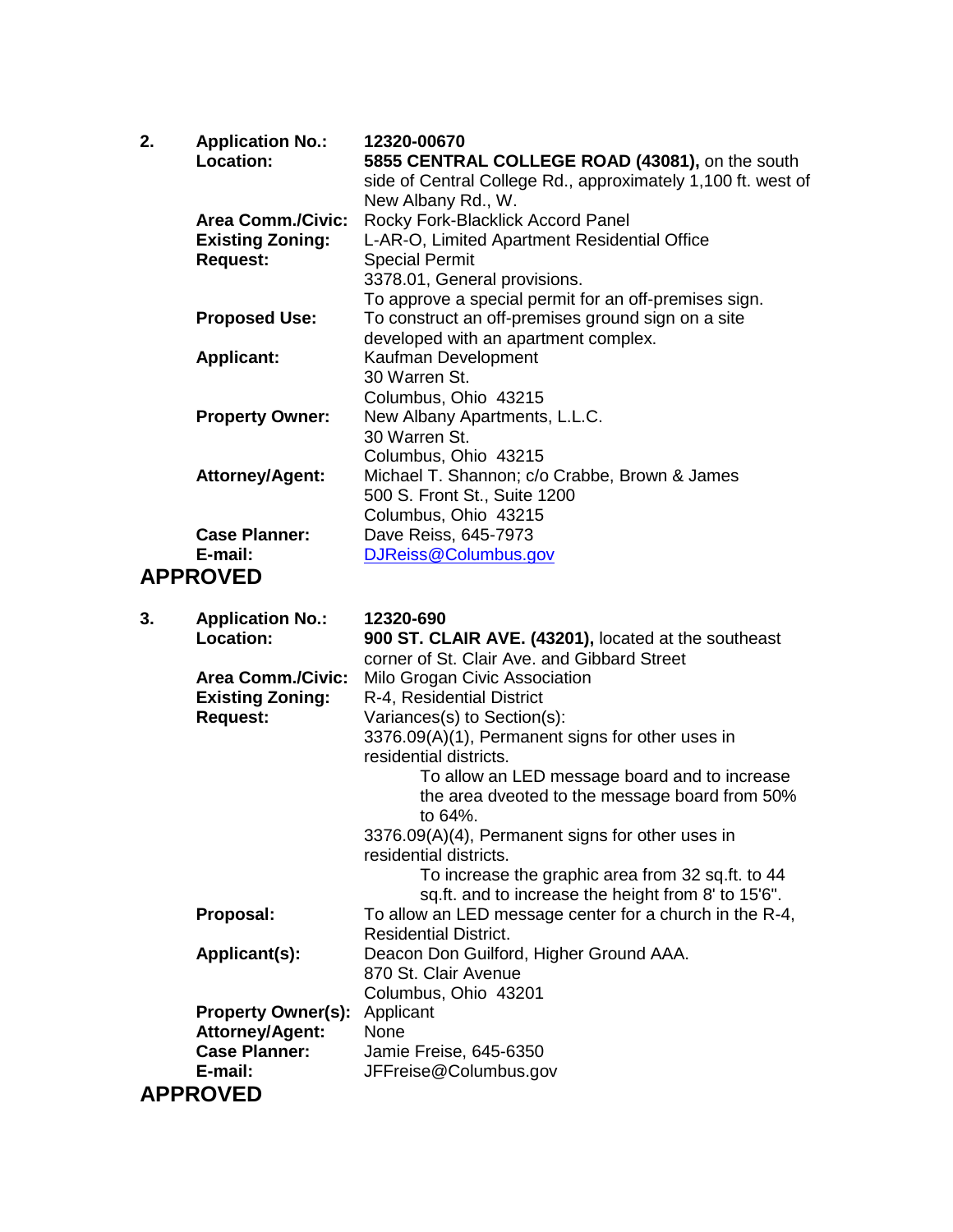| 4. | <b>Application No.:</b><br><b>Location:</b> | 12320-00535<br>3918 TOWNSFAIR WAY (43219), on the north side of |
|----|---------------------------------------------|-----------------------------------------------------------------|
|    |                                             | Townsfair Way, approximately 105 ft. east of Easton Loop,       |
|    |                                             | West.                                                           |
|    | <b>Area Comm./Civic:</b>                    | <b>Northeast Area Commission</b>                                |
|    | <b>Existing Zoning:</b>                     | <b>CPD, Commercial District</b>                                 |
|    |                                             |                                                                 |
|    | <b>Request:</b>                             | Variance                                                        |
|    |                                             | 3377.18, Pemanent on-premises projecting signs.                 |
|    |                                             | To install two projecting signs where a portion of              |
|    |                                             | each extends above wall to which it is attached.                |
|    | <b>Proposed Use:</b>                        | To install two projecting signs that extend beyond the          |
|    |                                             | height of the walls to which they would be attached.            |
|    | <b>Applicant:</b>                           | Advance Sign Group                                              |
|    |                                             | 5150 Walcutt Ct.                                                |
|    |                                             | Columbus, Ohio 43228                                            |
|    | <b>Property Owner:</b>                      | Steiner & Associates                                            |
|    |                                             | 4016 Townsfair Way                                              |
|    |                                             | Columbus, Ohio 43228                                            |
|    | <b>Attorney/Agent:</b>                      | Meghan Hoover; c/o Advance Sign Group                           |
|    |                                             | 5150 Walcutt Ct.                                                |
|    |                                             |                                                                 |
|    |                                             | Columbus, Ohio 43228                                            |
|    | <b>Case Planner:</b>                        | Dave Reiss, 645-7973                                            |
|    | E-mail:                                     | DJReiss@Columbus.gov                                            |
|    | <b>APPROVED</b>                             |                                                                 |
| 5  | Annlication No .                            | 11320-00654                                                     |

| <b>Application No.:</b>  | 11320-00654                                            |
|--------------------------|--------------------------------------------------------|
| <b>Location:</b>         | 1570 MORSE ROAD (43229), located at the northwest      |
|                          | corner of Karl Road and Morse Road.                    |
| <b>Area Comm./Civic:</b> | <b>Northland Community Council</b>                     |
| <b>Existing Zoning:</b>  | C-3, Commercial District                               |
|                          | Variance(s) to Section(s):                             |
|                          | 3372.806(A), Graphics.                                 |
|                          | To allow a co-op sign advertising STP on a graphic     |
|                          | in the Regional Commercial Overlay                     |
|                          | 3372.806(B), Graphics.                                 |
|                          | To allow 5 colors (red, white, blue, grey and black)   |
|                          | for the sign directed to Morse Road and 6 colors       |
|                          | (red, white, blue, grey, black and yellow) to the sign |
|                          | directed to Karl Road.                                 |
|                          | 3372.806(C), Graphics.                                 |
|                          | To allow automatic changeable copy in the              |
|                          | Regional Commercial Overlay.                           |
|                          | 3372.806(E), Graphics.                                 |
|                          | To reduce the setback from 6' to 0' for the ground     |
|                          | sign along Karl Road.                                  |
| Proposal:                | To re-face an existing gasoline price sign with an     |
|                          | automatic, changeable-copy price element.              |
| Applicant(s):            | Advance Sign Group, c/o James L. Brooks                |
|                          | 834 West Third Ave.                                    |
|                          | Columbus, Ohio 43212                                   |
|                          | <b>Request:</b>                                        |